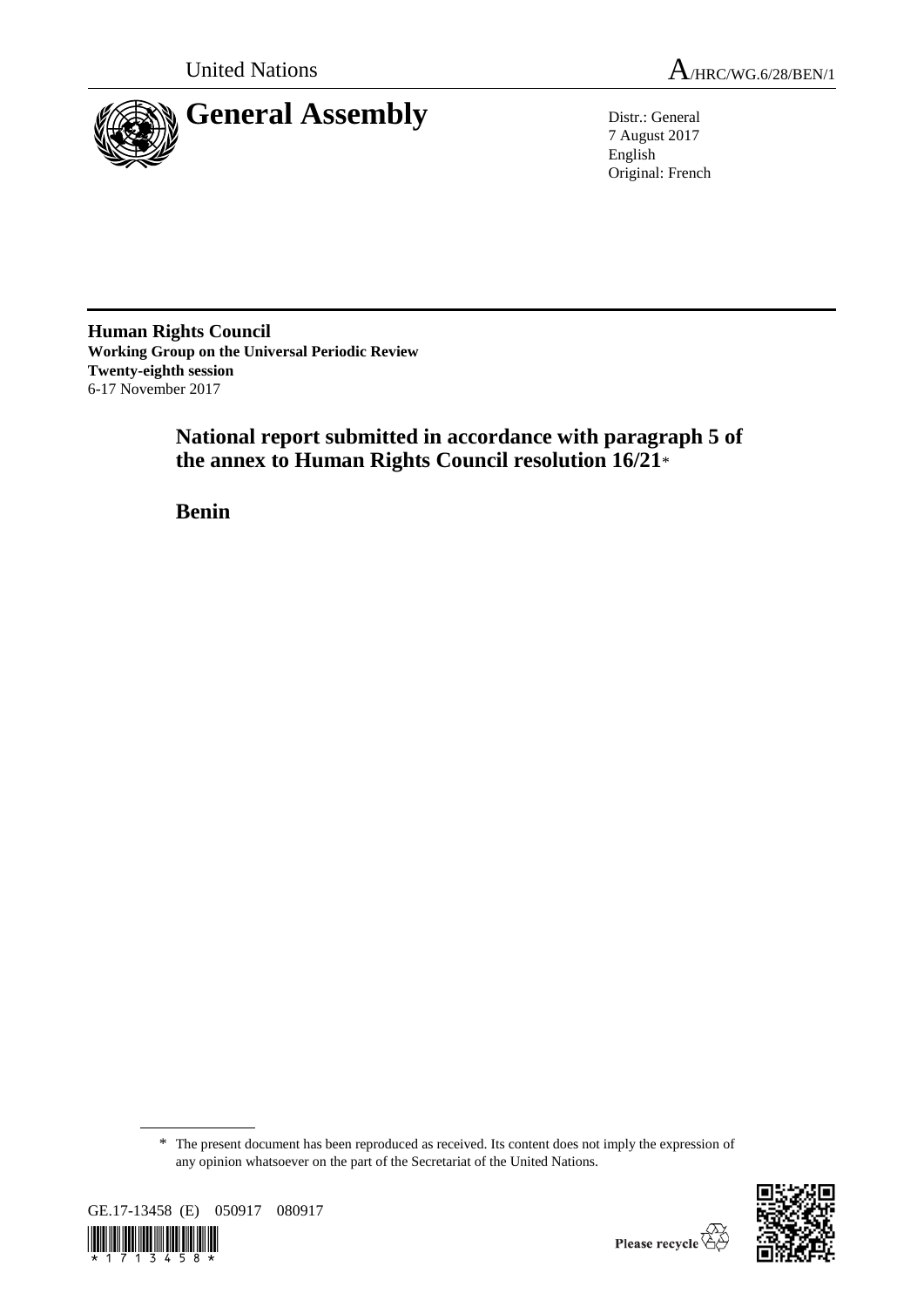# **Introduction**

1. This report covers the period from November 2012 to July 2017 and has been submitted in accordance with:

- United Nations General Assembly resolution 60/251 of 15 March 2006, in which the Assembly established the Human Rights Council
- The Human Rights Council resolutions of 18 June 2007 on institution-building
- Resolution 16/21 of 25 March 2011 on the outcome of the review of the work and functioning of the Council
- Human Rights Council decision 17/119 of 17 June 2011 concerning general guidelines for the preparation of information under the universal periodic review

# **I. Methodology and consultation process**

2. Pursuant to the Human Rights Council's general guidelines, this report was prepared through an inclusive national consultation process in which State bodies and civil society actors, supported by United Nations specialized agencies, helped to gather information under the coordination of the Department for Prison Administration and the Protection of Human Rights of the Ministry of Justice and Legislation.

3. This report was examined by a committee of experts before being validated by the National Committee to Monitor the Implementation of International Human Rights Instruments, with additional representation by members of the National Human Rights Advisory Council.

4. The process was facilitated by technical and financial assistance from the Office of the United Nations High Commissioner for Human Rights, the International Organization of la Francophonie and the United Nations Development Programme, through the Project to Improve Access to Justice and Ensure Accountability.

5. The report presents developments related to the legal and institutional framework for the promotion and protection of human rights. It contains information on the measures taken to implement the recommendations from the previous review, the progress made, best practices, challenges and initiatives that could improve the human rights situation on the ground.

# **II. Development of the legal and institutional framework**

6. In addition to the international instruments ratified by the Republic of Benin during the period under review, a number of laws and regulations help to strengthen the protection of different segments of the population.

## **A. Legal framework**

## **1. The Constitution**

7. There have been two draft revisions of the Constitution of 11 December 1990. The most recent bill, which was submitted to parliament for consideration and adoption in March 2017, and which included, inter alia, a provision on the abolition of the death penalty, could not be adopted because of the lack of a quorum.

## **2. Other legislative measures**

8. Several laws were adopted during the reporting period, and others are pending adoption: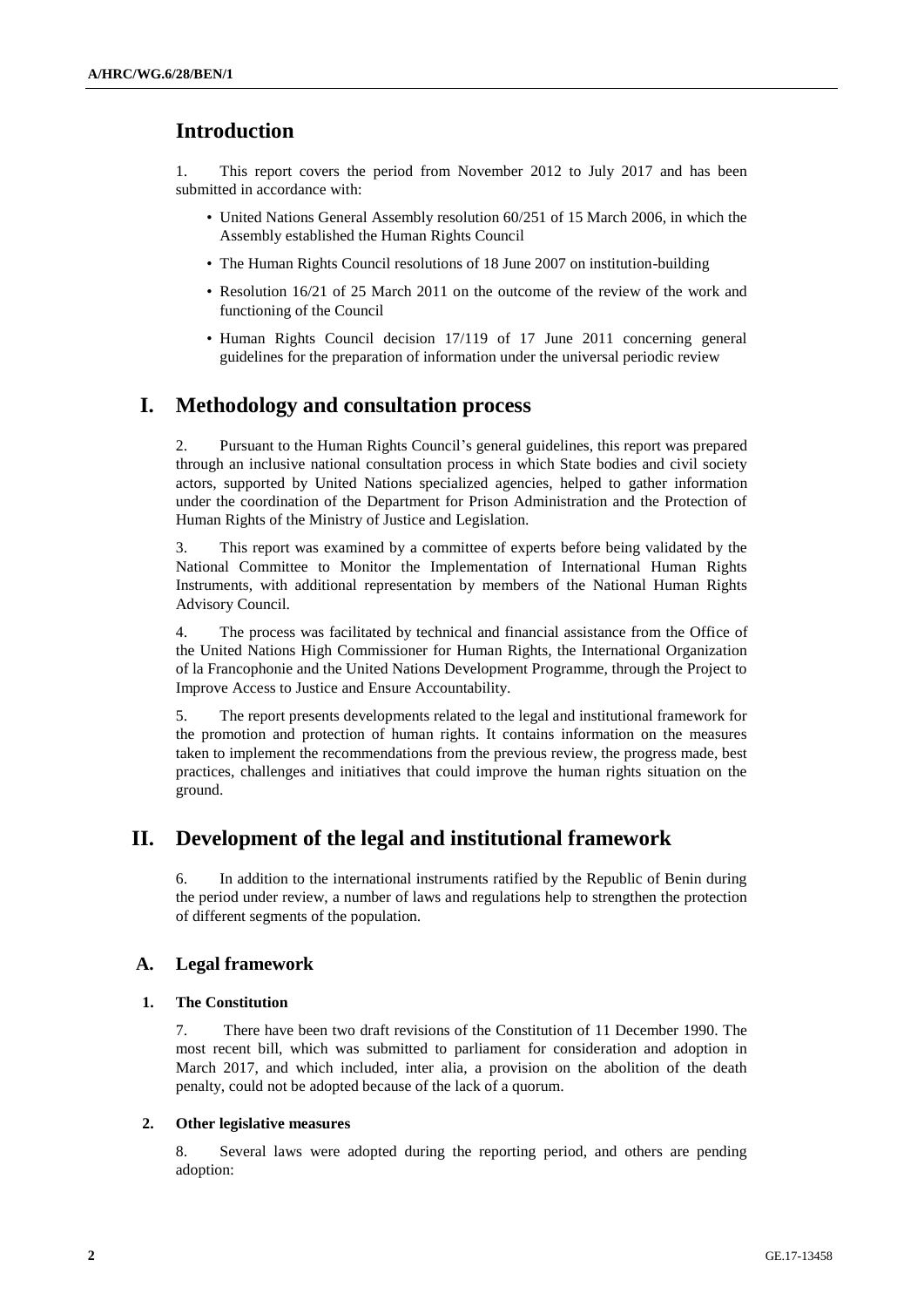- Act No. 2016-24 of 11 October 2016 on the legal framework for public-private partnerships in the Republic of Benin
- Act No. 2016-16 of 4 October 2016, amending and supplementing Act No. 2008-07 of 28 February 2011 on the Code of Civil, Commercial, Social, Administrative and Accounting Procedure of the Republic of Benin
- Act No. 2016-15 of 4 October 2016, amending and supplementing Act No. 2001-37 of 10 June 2002 on the organization of the judiciary in the Republic of Benin
- Act No. 2016-12 of 16 June 2016 on community service in the Republic of Benin
- Act No. 2015-08 of 8 December 2015 on the Children's Code of the Republic of Benin
- Act No. 2015-18 of 2 April 2015 on the General Civil Service Regulations
- Act No. 2015-19 of 2 April 2015, amending and supplementing Act No. 86-014 of 26 September 1986 establishing the Code of Civil and Military Retirement Pensions
- Act No. 2015-07 of 20 March 2015 on the Information and Communication Code of the Republic of Benin
- Act No. 2014-22 of 30 September 2014 on digital broadcasting in the Republic of Benin
- Act No. 2014-14 of 9 July 2014 on electronic communications and the postal service in the Republic of Benin
- Act No. 2013-06 of 25 November 2013 on the Electoral Code of the Republic of Benin
- Act No. 2013-09 of 3 September 2013 on the determination of electoral boundaries and the location of polling stations in the Republic of Benin
- Act No. 2013-01 of 14 August 2013 on the Code on Private and State-owned Land of the Republic of Benin
- Act No. 2012-15 of 18 March 2013 on the Code of Criminal Procedure of the Republic of Benin
- Act No. 2012-36 of 15 February 2013 on the establishment of the Benin Human Rights Commission
- Act No. 2013-05 of 15 February 2013 on the establishment, organization, powers and functions of local government authorities in the Republic of Benin

9. Some texts that have been adopted are awaiting promulgation: the laws on the identification of natural persons, the Digital Code of the Republic of Benin, special economic zones and the promotion and protection of the rights of persons with disabilities. Other texts pending adoption include the bills on:

- The Criminal Code
- Human trafficking
- The prison system
- The creation of the special prison corps

10. Several regulations were adopted during the reporting period to back up the various legislative measures; they include:

- Decree No. 2015-161 of 13 April 2015 on the establishment, powers, organization and functions of the National Institute for Women
- Decree No. 2014-315 of 6 May 2014 on arrangements for the implementation of Act No. 2012-36 of 15 February 2013 on the establishment of the Benin Human Rights Commission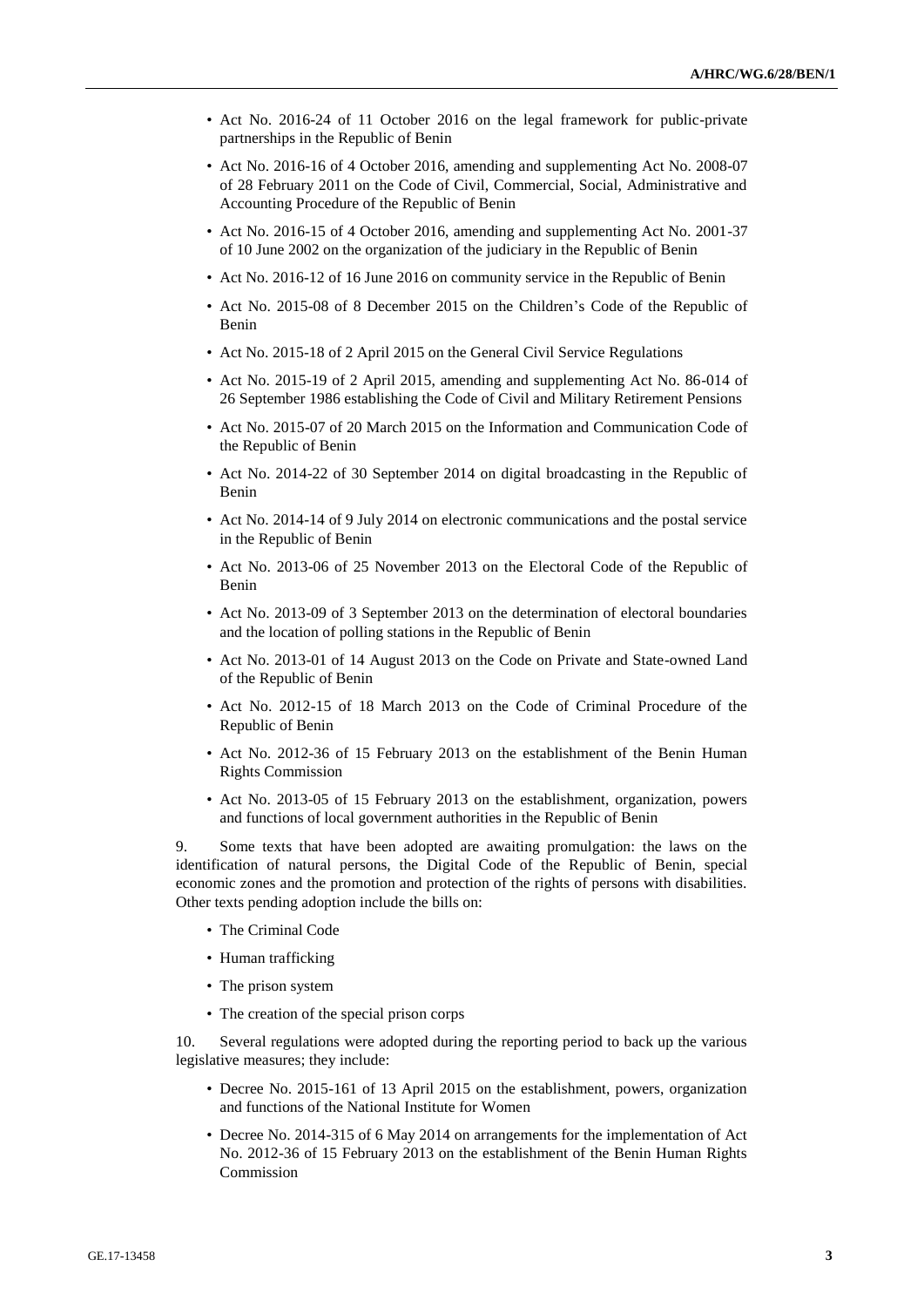• Decree No. 2012-416 of 6 November 2012 establishing the norms and standards applicable to children's shelters and protection centres

## **B. General policy measures**

- 11. The general policy measures adopted and implemented include:
	- The designation, in 2016, of the capitals of the new departments, and the appointment of prefects on the basis of the criteria listed in article 8 of Act No. 97- 028 of 15 January 1999 on the organization of territorial administration in the Republic of Benin.
	- The development, in 2015, of the national action plan to implement resolution 13/25.
	- The completion of several studies, including on: poverty trends in Benin between 2007 and 2015; household income inequality and polarization; and key sectors of the Beninese economy.
	- The holding, in September 2016, of the fourth national day of dialogue on the topic: "Using evaluation results to change the living conditions of the population".
	- The adoption, in January 2017, of the Government Programme of Action for the period 2016-2021, which consists of 45 flagship projects, 95 sectoral projects and 19 institutional reforms. The Programme aims to strengthen democracy and good governance, promote the structural transformation of the economy and improve the living conditions of the population.
	- The signing, on 3 August 2016, of a national charter on social dialogue between the Government and trade unions.
	- The development of the national action plan to eliminate the worst forms of child labour in Benin for the period 2012-2015.
	- The development, in 2014, of a national action plan to combat racial discrimination.
	- The development of the national health development plan for the period 2009-2018.
	- The adoption, in October 2014, of the national child protection policy and the national justice sector development policy.

## **C. International instruments ratified**

- 12. Several regional and international instruments were ratified, namely:
	- The Arms Trade Treaty, on 26 April 2017
	- The Convention on Cluster Munitions, on 25 April 2017
	- The declaration under article 34 (6) of the Protocol to the African Charter on Human and Peoples' Rights on the Establishment of the African Court on Human and Peoples' Rights
	- The Protocol to the African Charter on Human and Peoples' Rights on the Establishment of the African Court on Human and Peoples' Rights, in September 2014
	- The Convention on Protection of Children and Cooperation in respect of Intercountry Adoption, on 25 February 2014

13. The process of ratifying other international instruments that have been the subject of recommendations was initiated and is ongoing. These instruments include:

- The Kampala amendments to the Rome Statute
- The Optional Protocol to the Convention on the Rights of the Child on a communications procedure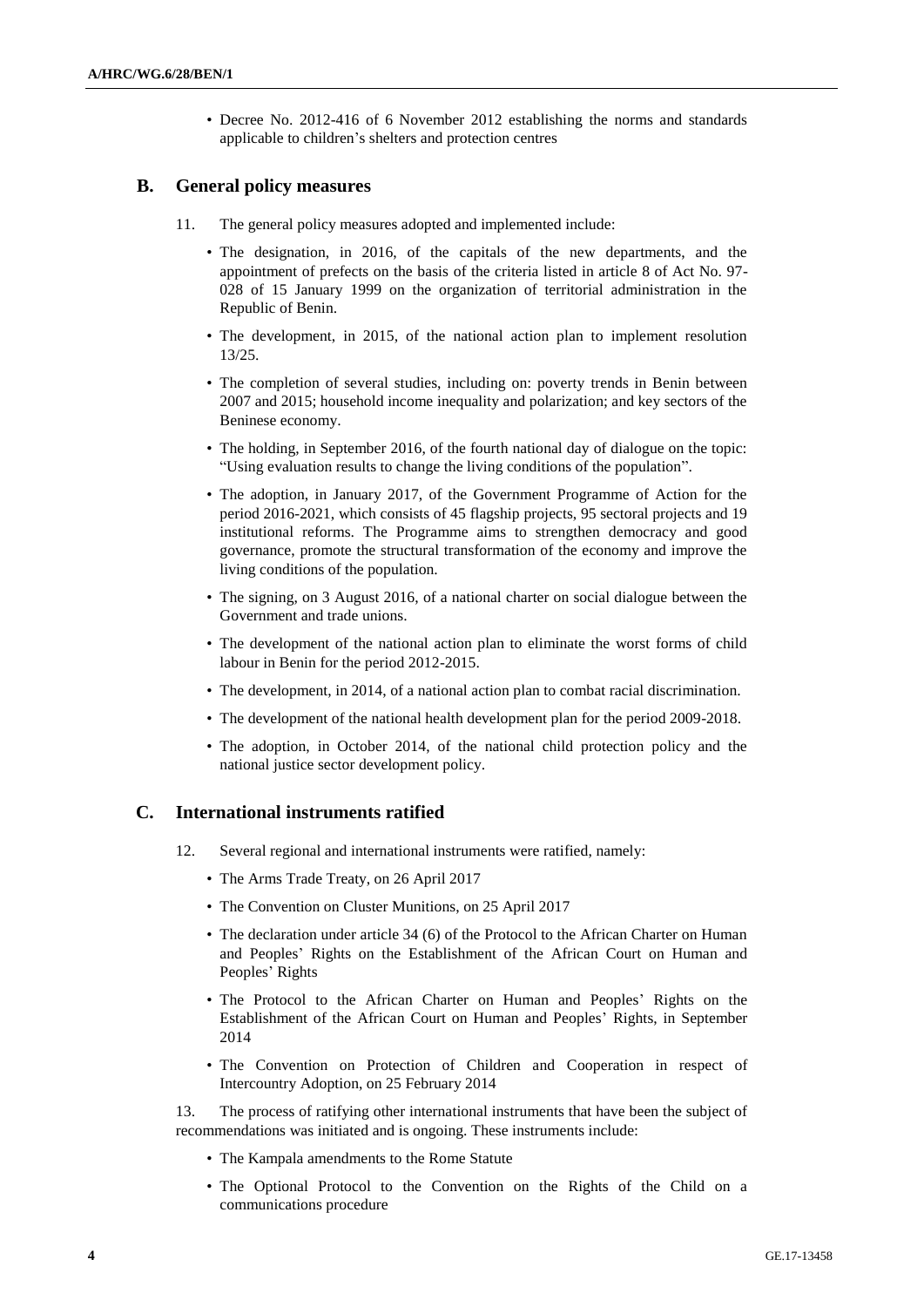- The Optional Protocol to the International Covenant on Economic, Social and Cultural Rights
- The International Convention on the Protection of the Rights of All Migrant Workers and Members of Their Families

## **D. Institutions for the promotion and protection of human rights**

14. The institutional framework has been strengthened through the creation of human rights structures and institutions:

- The establishment, in 2013, of the National Anti-Corruption Authority pursuant to Act No. 2011-20 of 12 October 2011 on combating corruption and other related offences in the Republic of Benin.
- The appointment, in 2017, of the members of the national authority responsible for international adoption.
- The establishment of regional offices of the Ombudsman in the former departmental capitals.

15. Pursuant to Act No. 2012-36 of 15 February 2013 on the establishment of the Benin Human Rights Commission and to its implementing Decree No. 2014-315 of 6 May 2014, the call for nominations to the Commission has been launched and the process is ongoing.

# **III. Promotion and protection of human rights on the ground and compliance with international obligations**

16. To ensure the effective enjoyment of human rights, Benin has taken various measures aimed at both promoting and protecting human rights and complying with the obligations that it freely committed to fulfilling during the consideration of its report under the universal periodic review procedure in 2012.

## **A. Promotion and protection of human rights on the ground**

## **1. Civil and political rights**

#### *The right to life and physical integrity*

17. In fulfilment of the commitment arising from its ratification of the Second Optional Protocol to the International Covenant on Civil and Political Rights, aiming at the abolition of the death penalty, Benin is continuing with consultations with a view to finalizing and adopting the new Criminal Code, which provides for the abolition of the death penalty.

18. By decision DCC 16-020 of 21 January 2016, the Constitutional Court ruled that the ratification and subsequent entry into force of the Second Optional Protocol to the International Covenant on Civil and Political Rights, aiming at the abolition of the death penalty renders null and void any legal provision that imposes the death penalty as a punishment.

### *Combating torture and other cruel, inhuman or degrading treatment or punishment*

19. The draft Criminal Code that is in the process of being adopted defines and criminalizes torture.

20. Some provisions of Act No. 2012-15 of 18 March 2013 on the Code of Criminal Procedure of the Republic of Benin — articles 59, 147 and 808, for example — also represent significant progress with regard to respecting the general principles of criminal justice in the fight against torture. The Government and civil society organizations have disseminated the Code to enhance the public's understanding of it.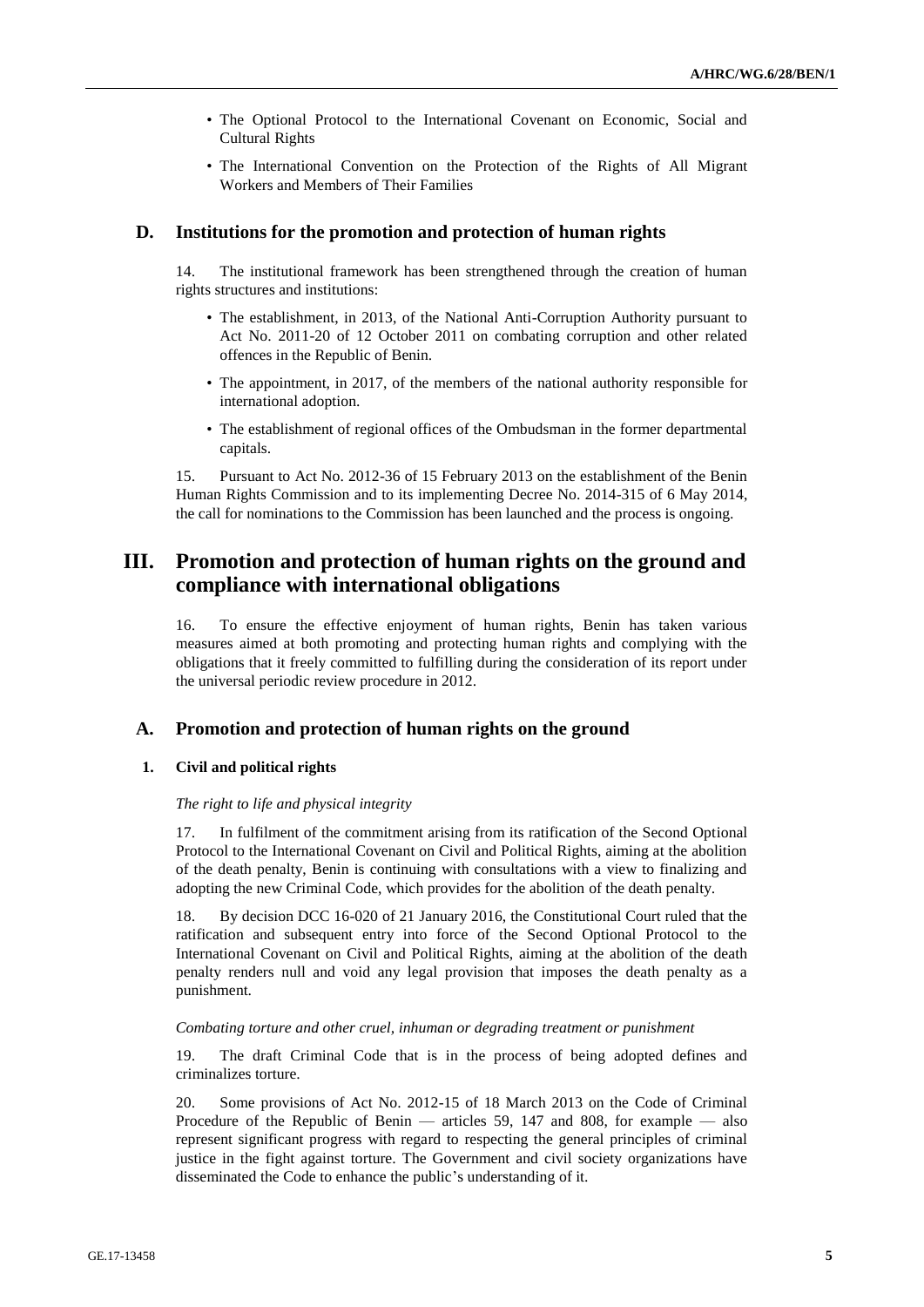#### *Detention conditions*

21. Efforts have been made to improve prison conditions and reduce overcrowding, including through the completion of studies on bringing old prisons up to standard and building and equipping new prisons.

22. A number of judicial guarantees have been afforded to persons deprived of their liberty since the adoption of the Code of Criminal Procedure, including through the establishment of a liberty and custody court, the appointment of liberty and custody judges and the creation of a national commission on compensation for unlawful imprisonment.

23. While these measures have not provided a definitive solution to the problem of poor prison conditions, they have significantly relieved overcrowding and, to a certain extent, the suffering of prisoners.

#### *Human trafficking, slavery and similar practices*

24. Benin has introduced the Children's Code, which incorporates the provisions of the Convention on the Rights of the Child.

25. The Act covers and punishes offences against children, such as: sexual harassment; infanticide, including ritual infanticide; trafficking in children; forced begging; abandonment; murder; child marriage; the use of children in the smuggling and use of drugs and other narcotic substances; female genital mutilation; child pornography; paedophilia; bestiality; and the use of children in armed conflicts.

26. The Act has been disseminated throughout the country.

27. Several child traffickers have been prosecuted, and victims are cared for in public and/or private care facilities.

28. With the support of technical and financial partners, Benin has embarked on the process of adopting a law and action plan to prevent human trafficking, protect the victims and prosecute the perpetrators.

#### *Freedoms of opinion, the press and expression*

29. The freedoms of opinion, the press and expression have been strengthened during the reporting period through the adoption of the Information and Communication Code.

30. The Code provides for, inter alia:

- The decriminalization of press offences
- Access for all citizens to administrative information
- The protection of children and adolescents, and respect for the human person
- The protection of privacy and of the presumption of innocence
- The exclusive right to one's own image and control of its use

31. As a result, there are currently no imprisoned journalists or prisoners of conscience in Benin.

32. Case law further strengthens the freedoms of the press, opinion and expression in Benin. In its judgment No. 019/17-CH1. Civ. Mod of 22 May 2017, the Court of First Instance (first class) of Cotonou ordered Adam Boni Tessi, in his official capacity as President of the Audiovisual and Telecommunications Authority, to pay the company Idéale Production SARL 50 million CFA francs (CFAF) in damages in connection with a case involving the adoption of provisional measures against the television network SIKKA-TV.

#### *Non-discrimination*

33. The principle of non-discrimination, which is enshrined in the Constitution, has been strengthened through the adoption of several laws, including: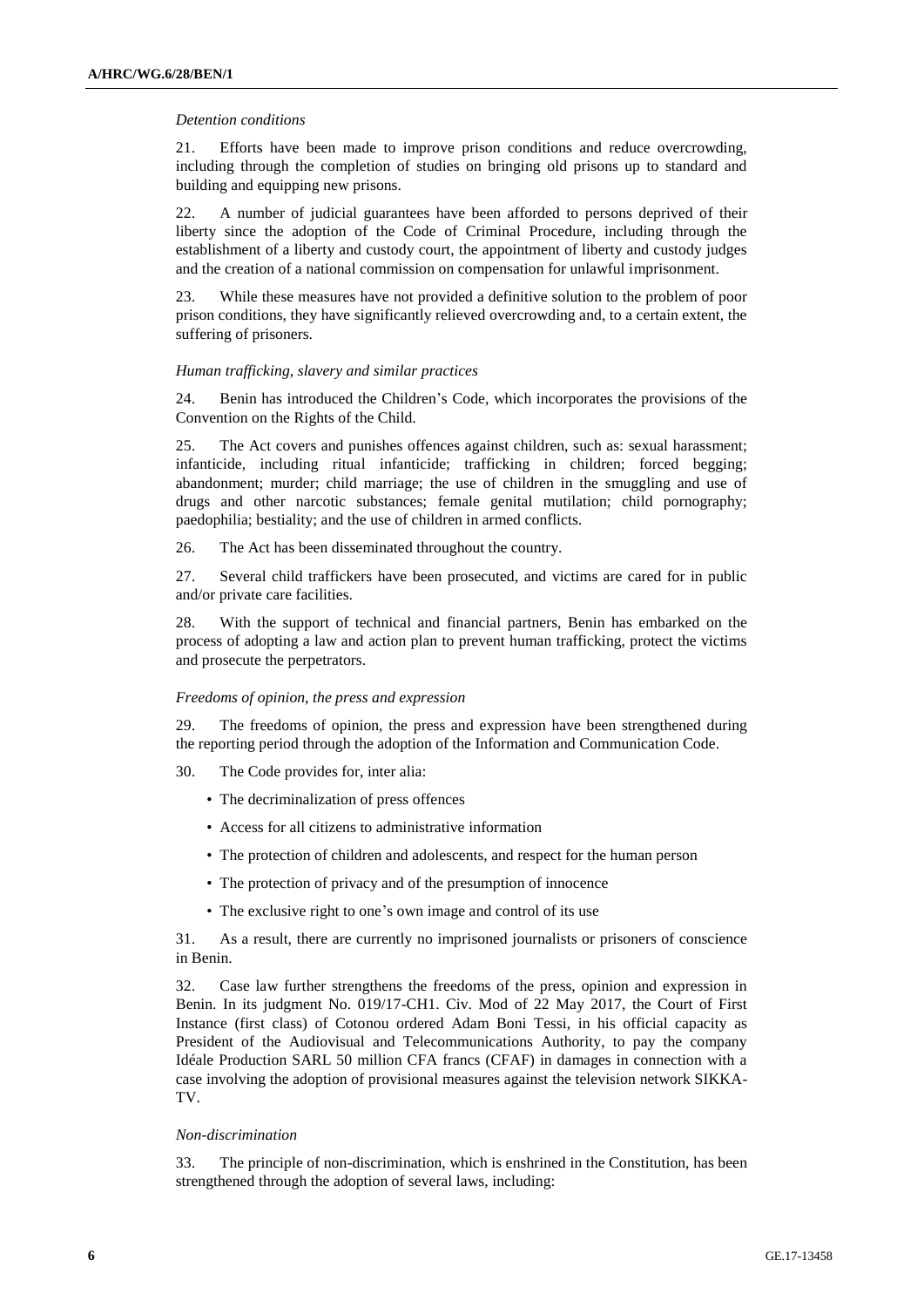- Act No. 2017-06 of 13 April 2017 on the promotion and protection of the rights of persons with disabilities
- Act No. 2015-08 of 8 December 2015 on the Children's Code

34. To eliminate disparities between the treatment given to legitimate and natural children, a bill to harmonize Act No. 2002-07 of 24 August 2004 on the Personal and Family Code is in the process of being adopted.

35. In its decision DCC 14-172 of 16 September 2014, the Constitutional Court ruled on the constitutionality of articles 8, 12 (2), 13 and 18 of Act No. 65-17 of 23 June 1965 on the Nationality Code in force in the Republic of Benin. According to the Court, the articles introduce distinctions in the attribution or acquisition of Beninese nationality through birth, filiation or marriage without justifying them. They are therefore discriminatory, in that they undermine the principle of equality between men and women.

### **2. Economic, social and cultural rights**

#### *Right to work and to just and favourable conditions of work*

36. Act No. 98-004 of 27 January 1998 on the Labour Code is being revised. The planned changes relate, inter alia, to labour conventions, working conditions and the settlement of labour disputes.

37. Specific measures have been taken to promote youth employment. These include programmes implemented by the State through the National Agency for the Promotion of Employment, the facilitation of access to credit and the microcredit programme for the poorest people, the National Fund to Promote Youth Employment and the establishment of a national corps of young volunteers to boost development in the Republic of Benin.

38. In 2016, thanks to the implementation of these measures, the National Agency for the Promotion of Employment was able to:

- Offer contracts to 6,494 interns from the class of 2015.
- Recruit around 2,000 interns who benefit from its programmes.
- Operationalize nine business promotion centres, which are employment resource centres.
- Turn three business promotion centres into incubator facilities that will accommodate some 200 companies for a period of two years.

39. On 17 April 2014, the guaranteed minimum wage was raised by 26.48 per cent from CFAF 31,625 to CFAF 40,000.

40. Civil service recruitment competitions are organized in various fields of employment.

#### *Trade union rights*

41. Trade union rights are exercised freely, in compliance with the regulations in force.

42. A national framework has been established for social dialogue through the signing, on 3 August 2016, of a national charter on social dialogue by the Government, the National Employers Council and trade unions.

43. The charter is aimed at, inter alia, preventing and managing social conflicts in accordance with laws, regulations and collective agreements, strengthening the democratic process and promoting good governance in the public and private sectors.

44. A sectoral committee on social dialogue has been set up in each ministry.

45. There is also a national commission on collective bargaining and consultation between the Government and trade unions.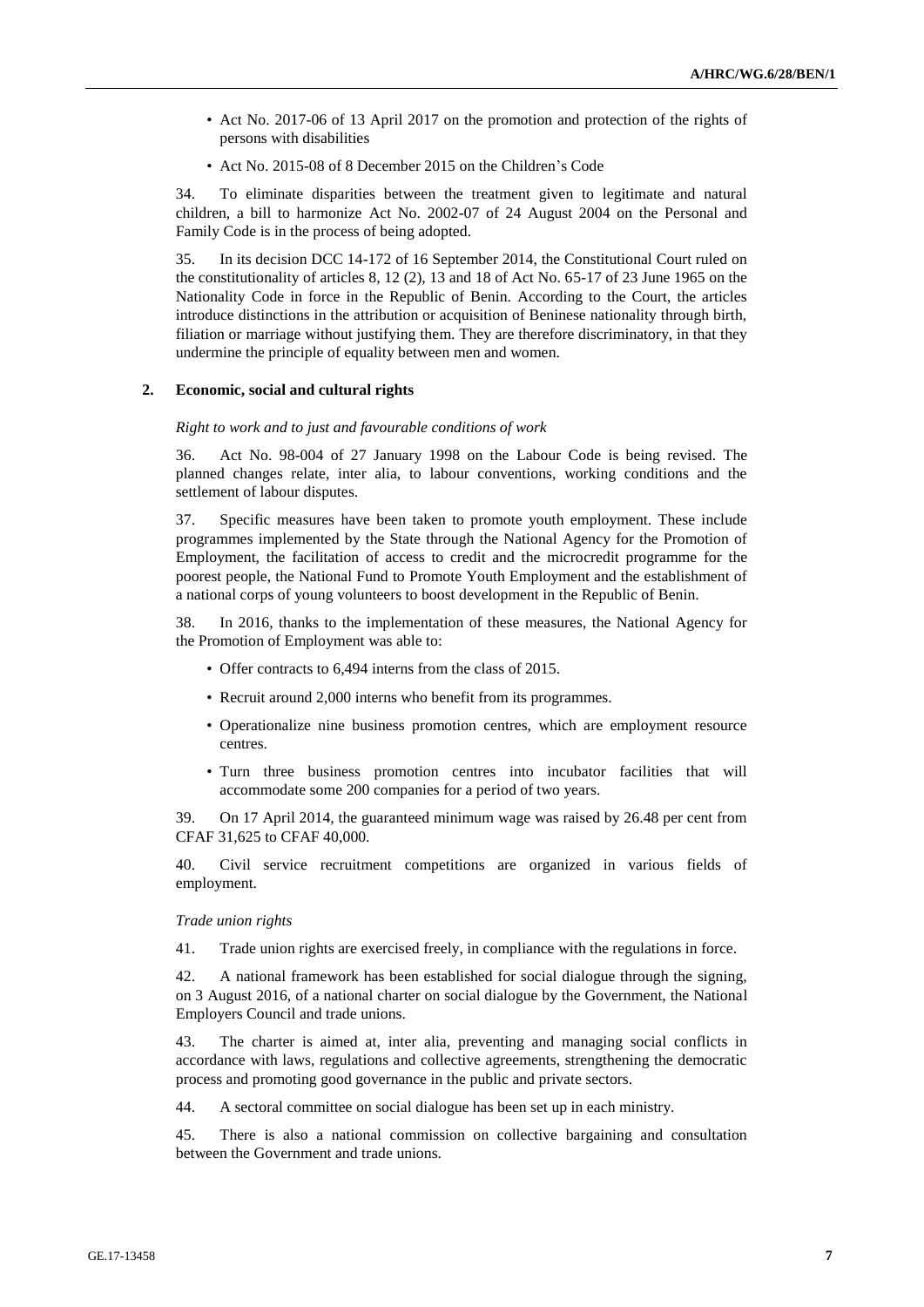#### *Right to an adequate standard of living*

46. Various initiatives have been undertaken to offer the population better access to basic social services.

#### *Right to water*

47. The State, with the support of technical and financial partners, has been unceasing in its efforts to increase the population's access to drinking water. To that end, boreholes have been drilled in a number of localities where access to water remains problematic.

48. The number of people obtaining drinking water from the national water company has been increasing year on year. To be precise, according to recent statistics, the number of people connected to the national water grid stood at 2,720,146 in 2015, compared to 2,637,903 in 2014.

49. Some households prefer to obtain water from wells.

50. In short, considerable efforts are being made, but ensuring permanent access to good-quality water remains a challenge.

### *Right to food*

51. In 2014, with 11.2 per cent of the population considered to be suffering from hunger, Benin achieved target 1.C of the Millennium Development Goals, namely to "halve, between 1990 and 2015, the proportion of people who suffer from hunger", which reflects the fact that there has been some economic growth.

52. This growth, which has averaged 5 per cent in recent years, is largely due to the good performance of the agricultural sector.

53. Nevertheless, the food security situation remains a concern.

54. Benin still ranks among the countries with high levels of hunger. In 2013, a Comprehensive Food Security and Vulnerability Analysis carried out at the national level revealed that the food consumption of 23 per cent of households was not sufficient to enable them to lead an active and healthy life.

55. Moreover, Benin has experienced "losses" in human development — operating at only around 35 per cent of its potential — because of inequalities of all kinds, including with regard to access to food, which means that it is not food self-sufficient.

#### *Right to housing and land management*

56. The demand for housing in Benin far outstrips supply. In both rural and urban areas, the Beninese population continues to face difficulties with regard to access to housing.

57. The Government has undertaken initiatives to promote social housing, but not all of them have proved successful.

58. In view of the speculative practices of landlords, a number of bills have been drafted by members of parliament to regulate the rental sector. Since October 2015, the Law Commission has begun studying two bills to regulate rents in Benin.

59. The new Code on Private and State-owned Land has brought about real change in terms of enhancing land tenure security through the creation of land management agencies.

60. The handling of land disputes has been improved through the establishment of a pretrial phase, a new statute of limitations applicable to land matters and a new framework for the enforcement of judgments in such matters.

61. In addition, new tools for proving ownership, namely a landownership certificate and a rural land certificate, have been developed.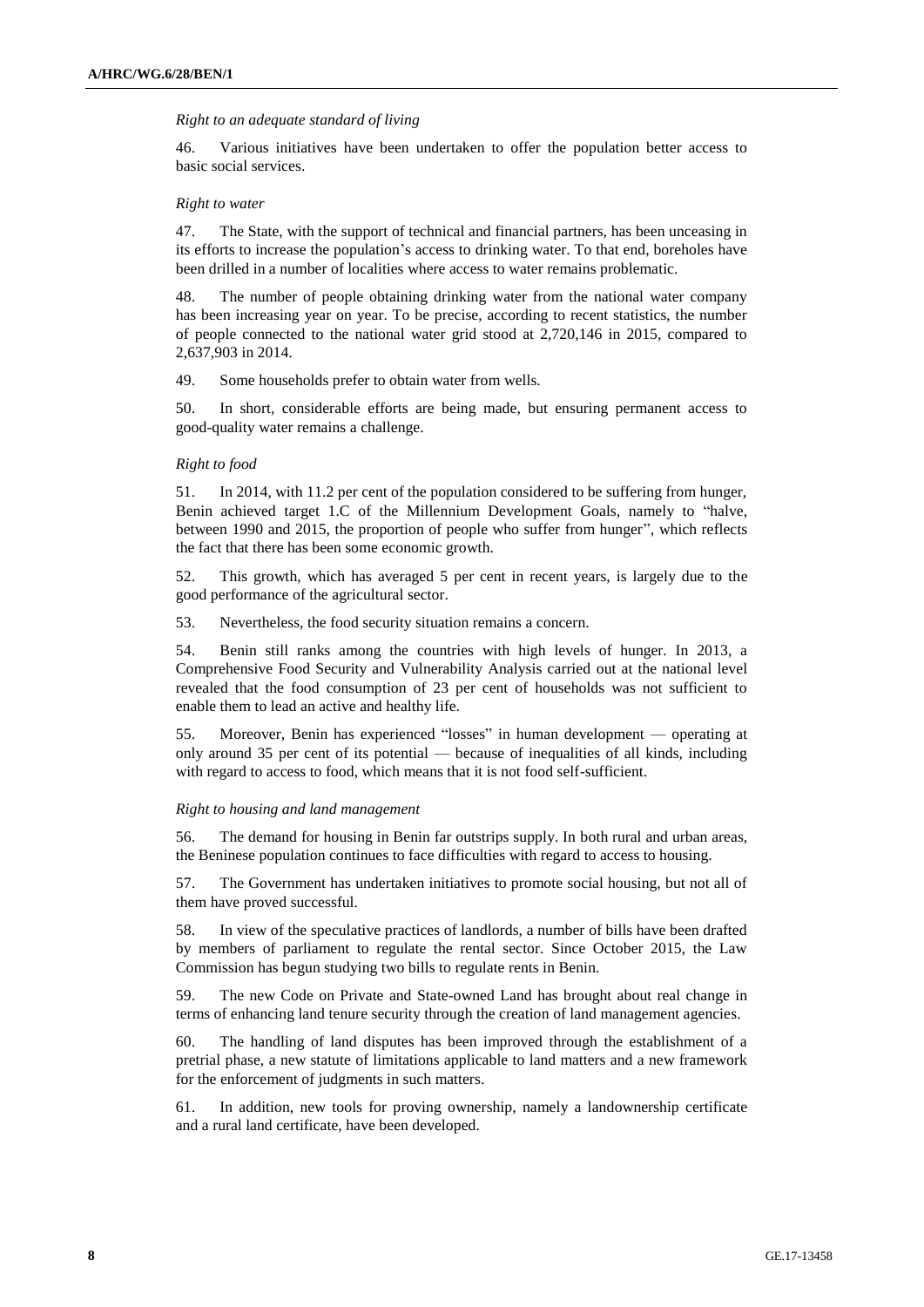#### *Right to health*

62. The Government gives effect to the right to health through a policy aimed at strengthening infrastructure in urban and rural areas and at improving access to health care and the quality of health-care services for the whole population.

63. The national health policy is carried out at three levels of the health pyramid: the central level, the departmental level and the operational level (health zone).

- 64. During the reporting period, the following progress was made:
	- Five departmental hospitals (Ouémé, Borgou, Atacora, Zou and Mono) were brought up to standard.
	- Six departmental health offices were created, and, as a result, there are plans to build six departmental hospitals and a university hospital in Abomey-Calavi.
	- HIV/AIDS screening and care were improved.
	- Free treatment was provided to combat mother-to-child transmission of HIV/AIDS.
	- The number of functional health zones was increased.
	- Caesarean sections continued to be performed free of charge.
	- Free psychosocial and medical assistance was provided to women affected by obstetric fistula.
	- The cost of emergency obstetric and neonatal care was reduced.
	- An accelerated plan to combat malaria was implemented with the aim of achieving a 25-per-cent reduction in the number of deaths from malaria by 2025.
	- Free malaria treatment was offered to children under 5 years of age and pregnant women.
	- Treatment for tuberculosis continued to be provided free of charge.
	- The budget of the Health-Care Fund for the Poor was increased.
	- The National Welfare Agency was set up.
	- Long-lasting insecticidal mosquito nets were distributed to all households on an annual basis.
	- Indoor residual spraying was used in some areas where malaria is endemic.
	- Vaccination coverage was expanded according to the type of vaccine.
	- A results-based management and contractual system was implemented.

65. The various measures taken by the Government seek to improve access to health care for the whole population, particularly the most disadvantaged sectors of society.

#### *Right to education*

66. The commitment of Benin to making education accessible to all has been fulfilled gradually over the last 10 years. A number of private institutions are working alongside the various schools and facilities created by the State to give effect to the right to education.

67. A free-education policy is being followed and has been extended to higher education.

68. The skills-based programmes introduced in the education system enable students to participate actively in lessons and thereby gain a better understanding of the concepts taught. Their aim, therefore, is to help students to apply the skills and lessons learned in their daily lives.

69. Benin has made a commitment to implement teaching programmes and organize the university system according to the three-level model of education: bachelor's degree, master's degree, doctorate. This model is set to become the international standard for higher education.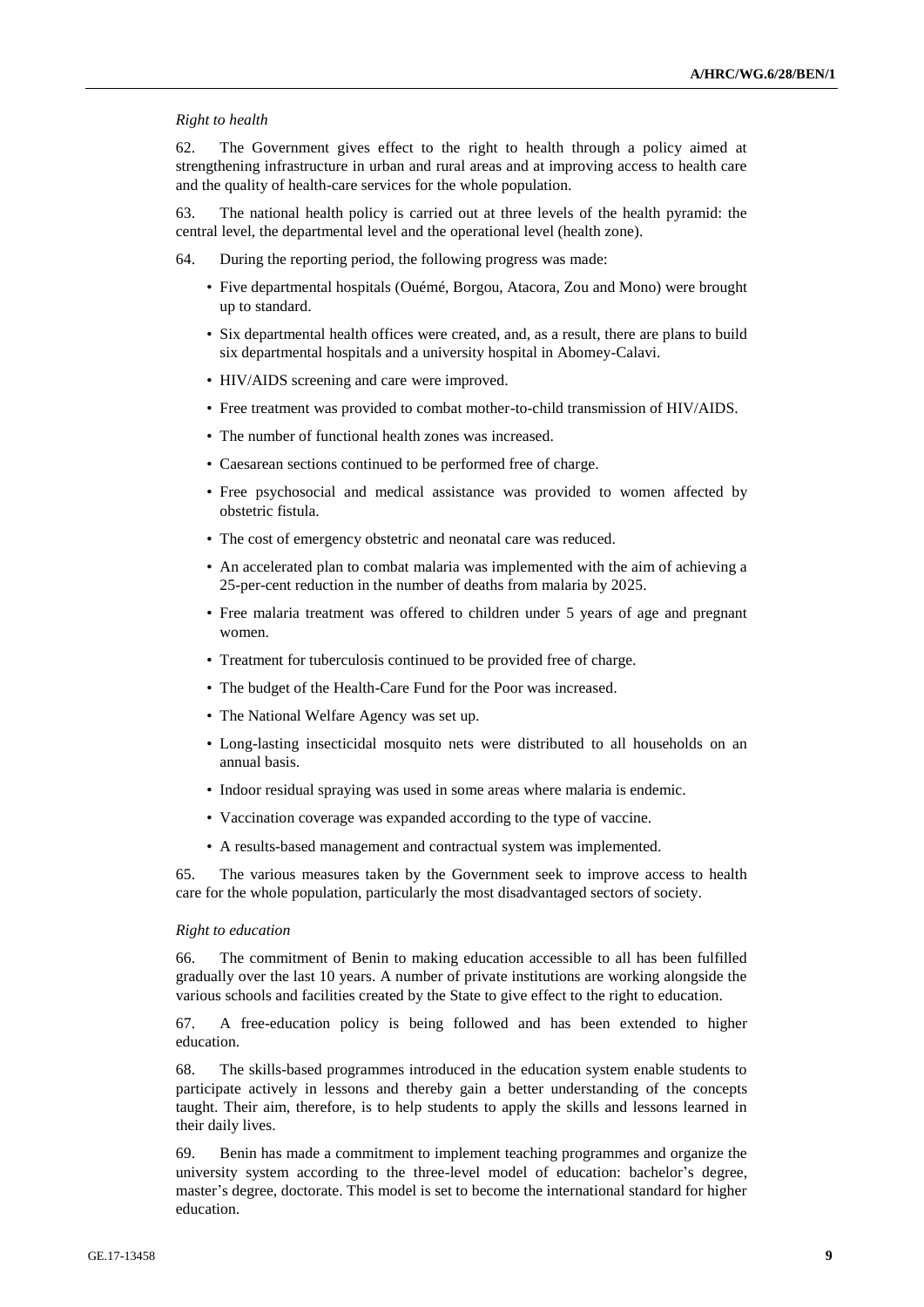70. The structure of the university system has been altered. The number of public universities was reduced from seven in 2015/16 to four at the beginning of the 2016/17 academic year thanks to the rational and efficient management of available resources and the quality of the education provided.

71. At the academic level, reforms have made it possible to approve several training programmes run by private higher education institutions.

72. The National Education Council ensures compliance with education standards. By decision of the Council of Ministers on 11 May 2016, the Government decided to set up a technical committee to implement and monitor reforms concerning the administration of the education system.

## **B. Compliance with international obligations**

73. Benin is bringing its national legislation into line with international standards through the adoption of the various laws mentioned above.

74. During the period under review, Benin submitted the following reports to the treaty bodies:

- Its combined third to fifth periodic reports on the implementation of the Convention on the Rights of the Child.
- Its second periodic report on the implementation of the International Covenant on Civil and Political Rights.
- 75. Benin also submitted:
	- Its combined initial and second periodic reports on the implementation of the Optional Protocol to the Convention on the Rights of the Child on the sale of children, child prostitution and child pornography.
	- Its combined initial and second periodic reports on the implementation of the Optional Protocol to the Convention on the Rights of the Child on the involvement of children in armed conflict.
	- Its combined initial and second periodic reports on the implementation of the African Charter on the Rights and Welfare of the Child.

76. Benin currently has a framework for cooperation with the International Criminal Court thanks to the adoption, in its Code of Criminal Procedure, of a title XIV devoted to the matter.

# **IV. Cooperation with international human rights mechanisms**

- 77. During the period under review, Benin was visited by the following mechanisms:
	- In May 2017, the Registrar of the International Residual Mechanism for Criminal Tribunals conducted a visit in the context of the ongoing revision of the framework agreement concerning the Rwandan prisoners held in Benin.
	- From 27 March to 1 April 2017, an African symposium for human rights defenders was organized in Cotonou in partnership with the Special Rapporteur on Human Rights Defenders in Africa of the African Commission on Human and Peoples' Rights.
	- From 8 to 11 January 2016, the Subcommittee on Prevention of Torture carried out a visit, following which it made recommendations on improving prison conditions and reducing overcrowding.
	- From 28 October to 8 November 2013, a visit was conducted by the Special Rapporteur on the sale and sexual exploitation of children, including child prostitution, child pornography and other child sexual abuse material, whose recommendations have formed the basis of a national action plan.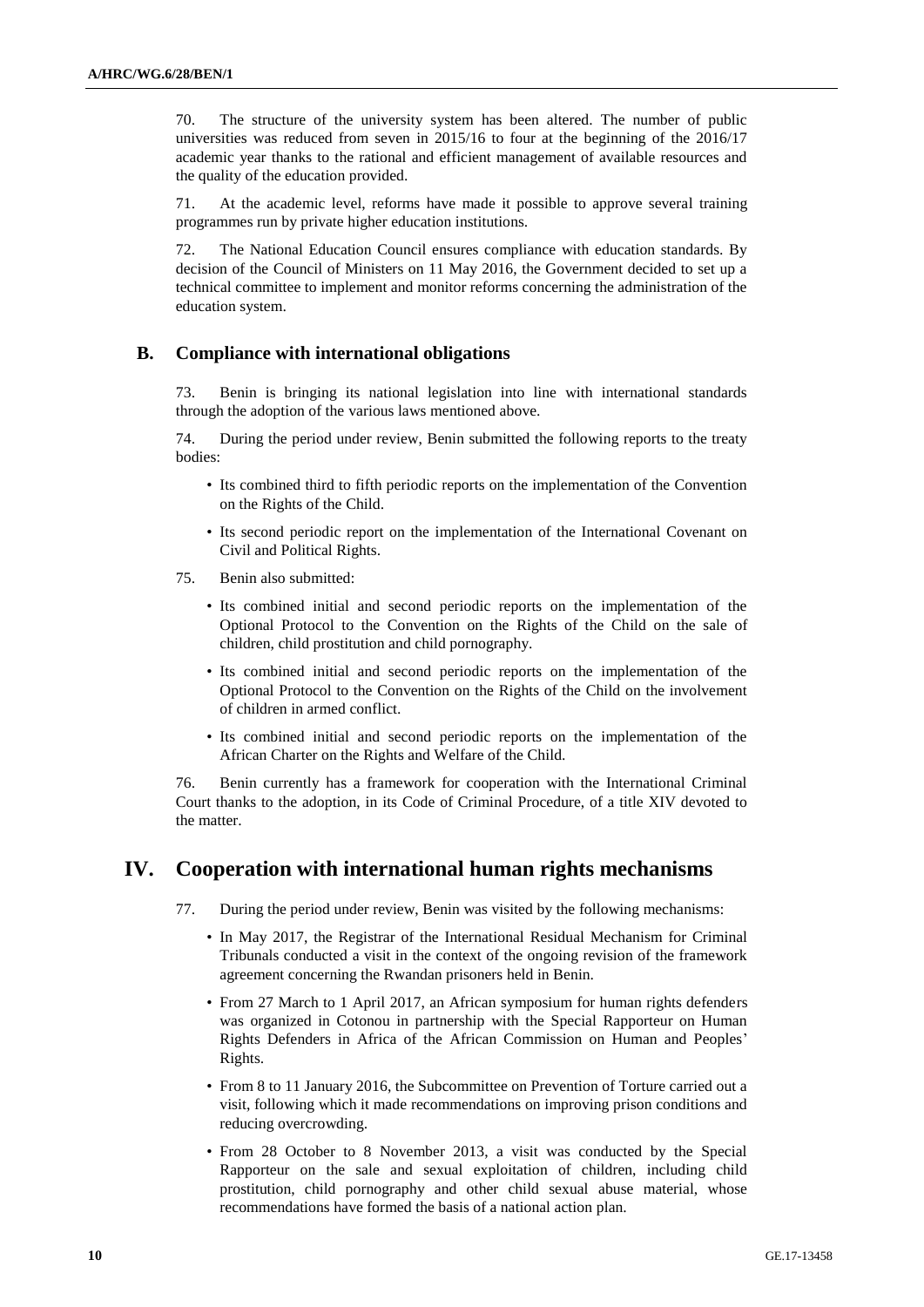78. Benin reiterates its readiness to continue and strengthen its cooperation with the treaty bodies and special procedures, and once again commits itself to considering, as expeditiously as possible, all requests for visits from United Nations human rights bodies.

# **V. Follow-up to, and implementation of, recommendations and commitments made during the second cycle**

79. For the recommendations made during the second cycle of the universal periodic review to be implemented, action is needed on the ground to improve the situation of the entire population in all areas of human rights. This will require programming and budget capacity commensurate with what are immense needs.

## **A. Recommendations implemented fully**

#### **Universal periodic review procedure (recommendations Nos. 108.20 and 108.28)**

80. Several workshops were organized to disseminate and implement the recommendations made during the 2012 universal periodic review. The workshops made it possible to draw up a 14-point national implementation plan. The implementation of this recommendation led to a greater understanding of the mechanism and the involvement of all stakeholders in the process.

## **B. Recommendations implemented partially**

81. All the recommendations have been widely disseminated and are being implemented gradually through a comprehensive, participatory and inclusive approach.

### **International instruments and the harmonization of texts (recommendations Nos. 108.1-108.9, 108.14, 108.15, 108.21, 108.33, 108.61, 108.71, 108.74, 108.79 and 108.82)**

82. The formalities concerning requests for ratification are being completed.

83. The process of bringing domestic law into line with international standards, which was initiated in 2012, has been stepped up since 2013 and has led to the adoption of various Codes, namely:

- The Code of Criminal Procedure
- The Code of Civil, Commercial, Social, Administrative and Accounting Procedure
- The Code on Private and State-owned Land
- The Electoral Code
- The Information and Communication Code
- The Children's Code

### **Justice (recommendations Nos. 108.9, 108.73, 108.78, 108.79, 108.80, 108.81 and 108.114)**

84. The major justice reforms are founded on the two newly adopted codes of procedure (civil and criminal) and on the amending legislation on the organization of the judiciary and the establishment of commercial courts.

85. The Criminal Code, which is in the process of being adopted, has been reviewed several times to bring it into line with the Second Optional Protocol to the International Covenant on Civil and Political Rights, aiming at the abolition of the death penalty.

86. The legislative measures are supported by policy documents that translate into programmes and projects that are being implemented gradually. As part of the implementation of the National Justice Sector Policy adopted in October 2014, several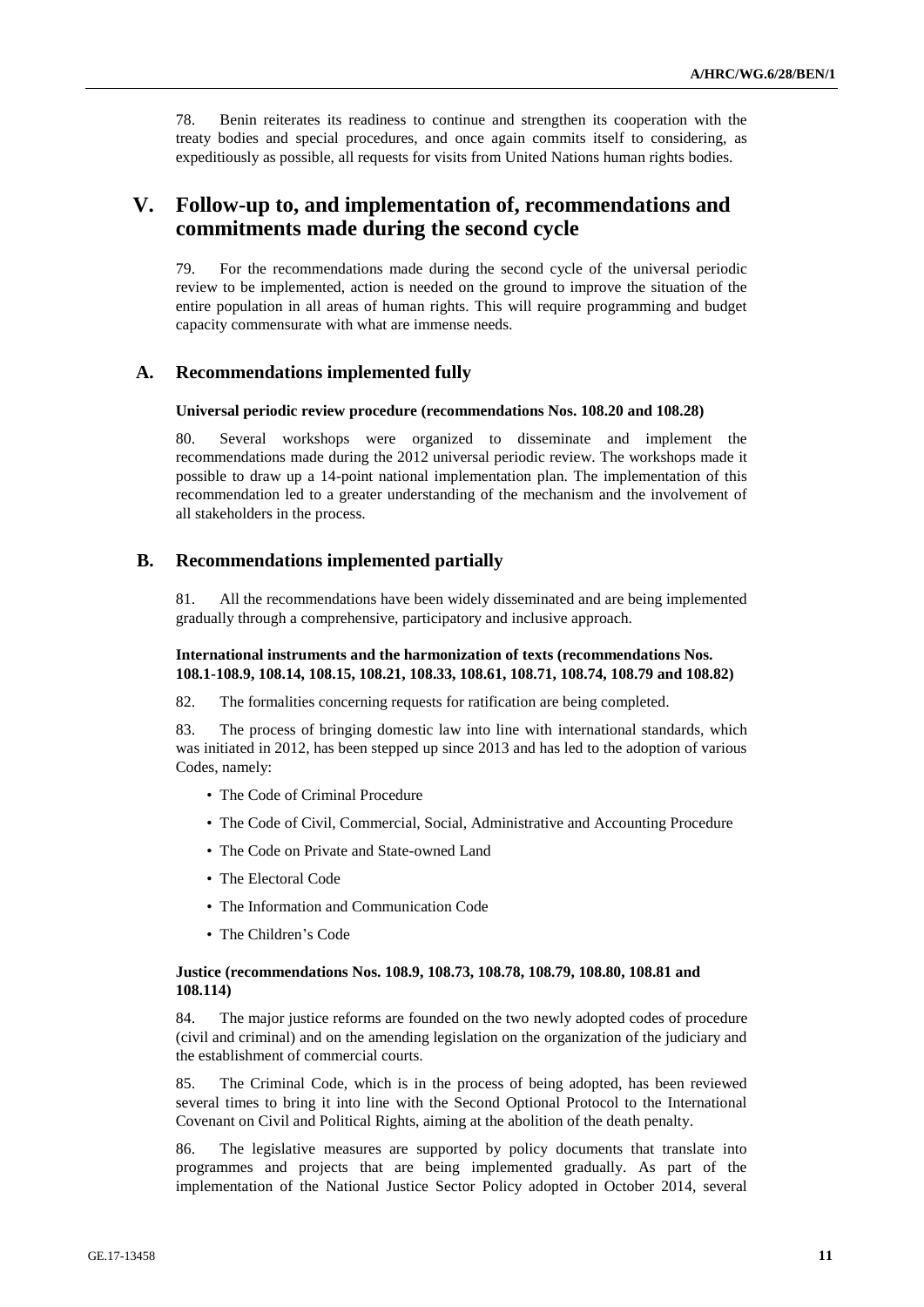projects have been launched, including the Project to Improve Access to Justice and Ensure Accountability and the project to modernize prisons.

### **Rights of the child (recommendations Nos. 108.3, 108.13, 108.17, 108.29, 108.30, 108.31, 108.34, 108.40, 108.41, 108.44-49, 108.51, 108.59, 108.60-77, 108.101-105, 108.108, 108.110, 108.111, 108.114 and 108.115)**

87. Benin has adopted the Children's Code, a national child protection policy and an action plan for its implementation.

88. In 2012, the General Directorate for Civil Status was created within the Ministry of the Interior and Public Security. As a result of its work and that of its partners, 25,231 schoolchildren without birth certificates have been registered since 2014. Moreover, 1,406 students in the final year of primary school have been issued with birth certificates.

89. Awareness-raising activities are undertaken by State and non-State actors to ensure that birth certificates are issued to children free of charge.

90. Other measures have been taken to improve the conditions of placement and care of minors in conflict with the law, including:

- A prohibition on the detention of minors under 13 years of age (Children's Code, art. 236)
- Criminal mediation (Children's Code, art. 240)
- In-service training for teachers at correctional schools

### **Death penalty (recommendations Nos. 108.4-9 and 108.32)**

91. Since the entry into force of the Second Optional Protocol to the International Covenant on Civil and Political Rights, aiming at the abolition of the death penalty, the Minister of Justice has issued a widely publicized circular inviting courts to take into account the international commitments of Benin with regard to the death penalty pending the adoption of the Criminal Code.

92. A draft decree to commute the sentences of 14 death row prisoners to life sentences has been prepared and is in the process of being adopted.

### **Torture (recommendations Nos. 108.10, 108.11, 108.16, 108.26-27, 108.37-39, 108.45- 47, 108.48-53, 108.55, 108.58-62, 108.65-68, 108.70 and 108.77)**

93. The legislative framework has been strengthened through the adoption of new laws to prevent and punish acts of torture.

94. Various training programmes on the prevention of torture have been organized for criminal investigation officers, judges, doctors and social workers.

95. The perpetrators of acts of torture and other ill-treatment inflicted during judicial investigations are regularly prosecuted and sentenced to criminal and disciplinary penalties. The indictment chambers of the appeal courts impose penalties ranging from warnings to suspension from duty of criminal investigation officers. The Constitutional Court frequently hands down guilty verdicts for acts of torture and cruel, inhuman or degrading treatment committed by police officers.

### **Detention conditions (recommendations Nos. 108.12, 108.32-39 and 108.79)**

96. The adoption of the Code of Criminal Procedure represents a major step forward in the protection of freedoms and individual rights in general, particularly those of detainees.

97. The Government has adopted a number of measures, including on the renovation of old prisons, the construction of new ones, the establishment of courts and other measures to improve prisoners' daily lives.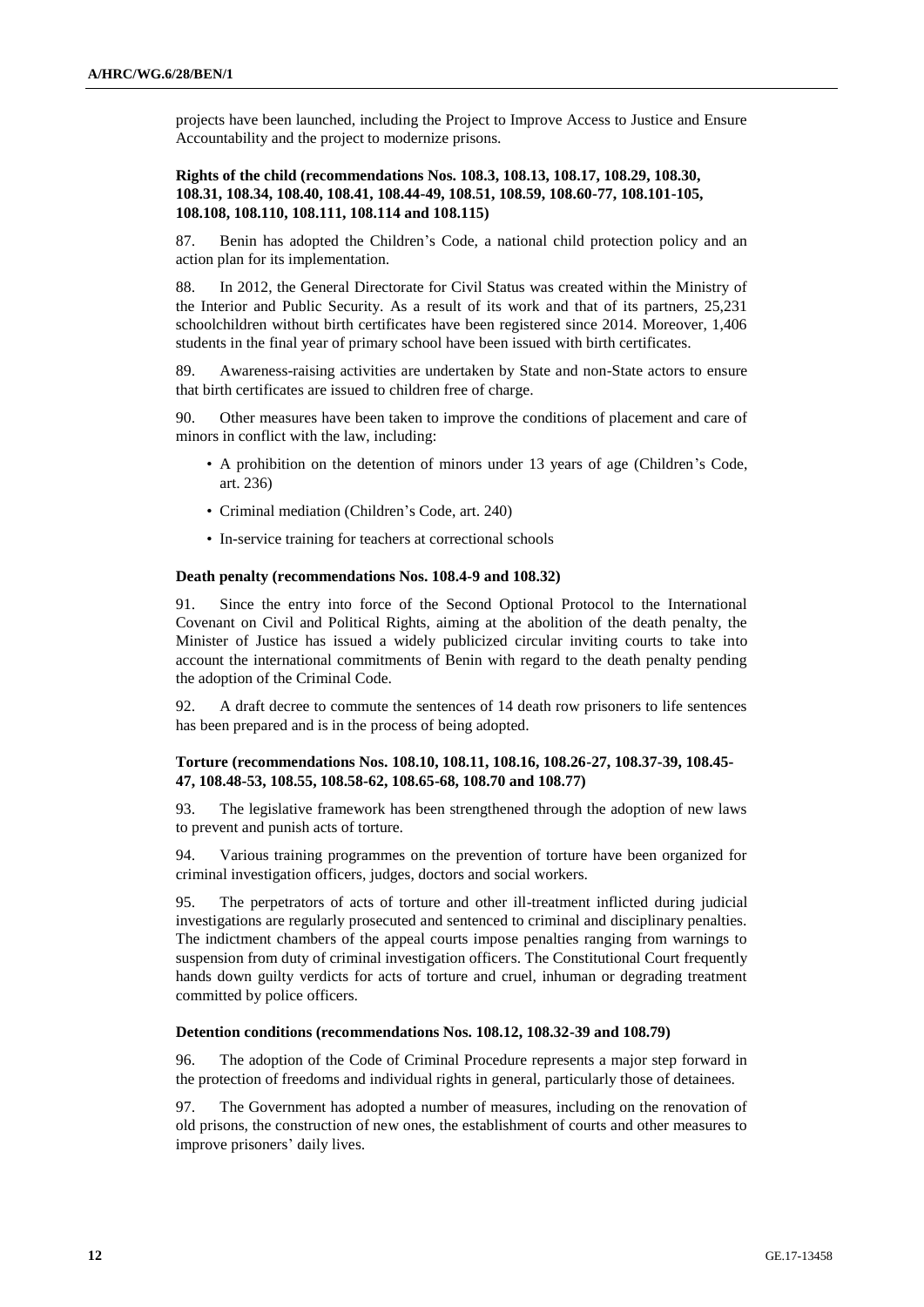**Women's rights (recommendations Nos. 108.13, 108.40, 108.42-49, 108.50-54, 108.70, 108.86, 108.87, 108.92, 108.104, 108.106, 108.108 and 108.114)**

98. Benin:

- Adopted, in 2014, a document on the standard operating procedures to be followed in combating violence against women.
- Opened, on an experimental basis, three integrated support centres for victims of gender-based violence, which bring together doctors, psychologists, social workers and criminal investigation officers with relevant training. From 2014 to 2016, the three centres provided care to 1,673 victims, including 585 whose cases were handled by the police and 267 whose cases were brought to court.
- Organized several training and awareness-raising programmes on standard procedures and compliance therewith for key stakeholders. The impact of the various training programmes can be seen in terms of greater accountability and an increase in the number of claims, which rose from 5,000 in 2011 to over 13,000 in 2014.

99. The Government has continued its microcredit programme for the poorest people. The minimum loan amount has been increased from CFAF 30,000 to CFAF 50,000. Most of the beneficiaries are women. The programme has reduced income poverty, particularly among women, and has stimulated income-generating activities.

100. The Government Programme of Action for the period 2016-2021 provides for a project to support the economic empowerment of women.

### **Special procedures and treaty bodies (recommendations Nos. 108.21, 108.22-27, 108.36 and 108.61)**

101. During its membership of the Human Rights Council from March 2011 to December 2014, Benin participated, at the international level, in the making of important decisions related to the promotion and protection of human rights.

102. Benin has always followed up on requests for visits from the special procedures, and expresses its willingness to cooperate further with these mechanisms.

### **Right to health (recommendations Nos. 108.27, 108.30-31, 108.85, 108.96, 108.98-100 and 108.101)**

103. A health sector support programme (PASS-SOUROU) launched jointly by Benin and Belgium in March 2015 seeks to enhance public access to health care. CFAF 14 billion has been mobilized to that end. The fund is intended to: improve the reception of patients in health centres; guarantee the availability of care, medicines and other supplies; renew equipment; ensure that care is provided to poor patients; and give ongoing training to health workers.

104. From 12 to 14 March 2015, as part of the fight against malaria in sub-Saharan Africa, Benin hosted an international symposium on joining forces to combat parasitic diseases in sub-Saharan Africa. The purpose of the high-level meeting was to pool resources in order to heighten the impact of the crusade against malaria and other parasitic diseases in Africa.

In Benin, there is also a multisectoral institutional framework for consultation and partnership among State and non-State actors in the fight against HIV/AIDS, tuberculosis and malaria.

## **C. Recommendations pending (recommendation No. 107.1)**

106. The Ministry of Foreign Affairs and Cooperation is making efforts to ratify the Kampala amendments to the Rome Statute as soon as possible.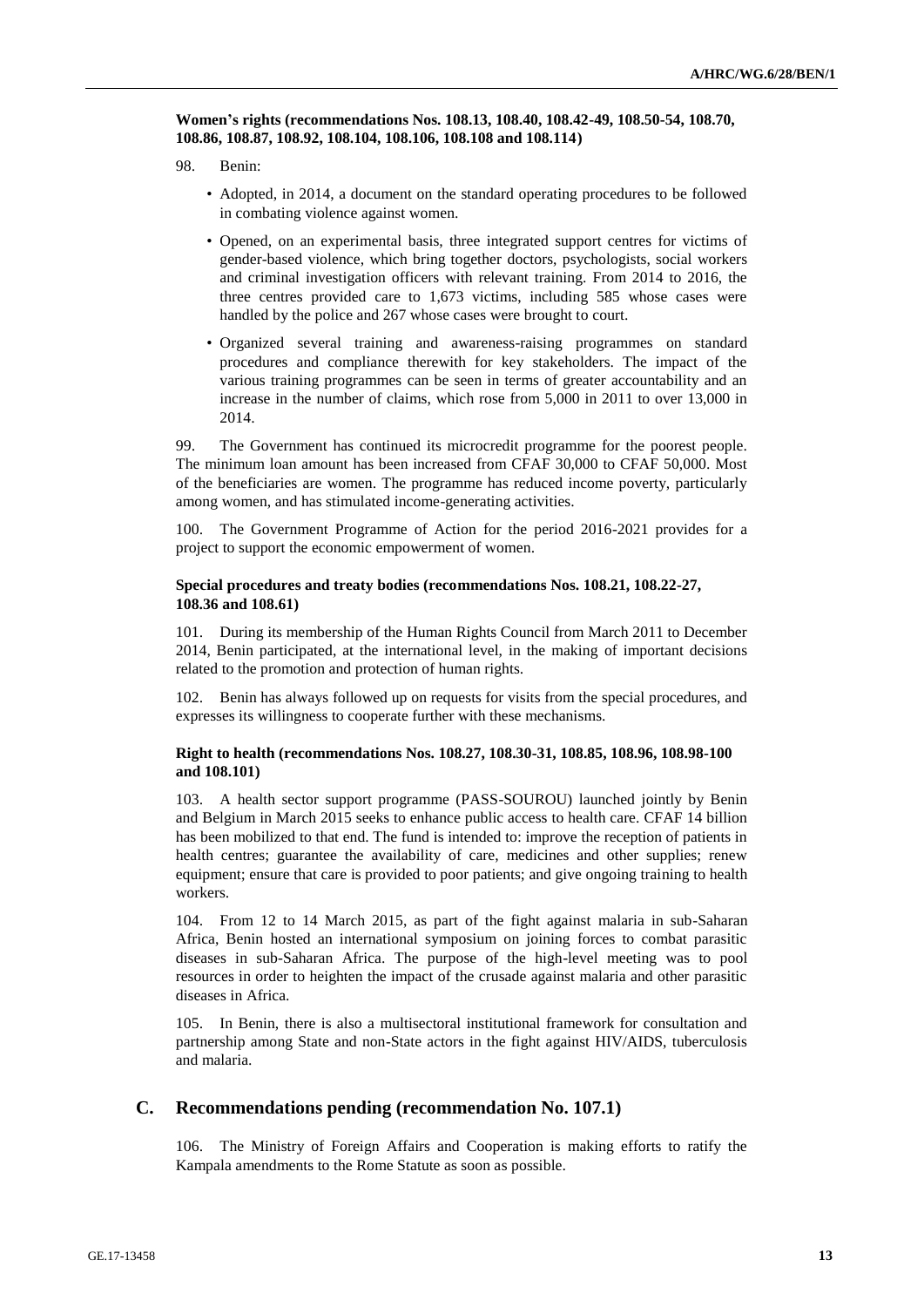## **D. Recommendations noted**

**Human rights, sexual orientation and gender identity (recommendations Nos. 110.1 to 110.5)**

107. The position of Benin on the recommendations that it noted has not changed.

# **VI. Contribution of the international and regional community to the follow-up to, and implementation of, recommendations and commitments made during the second cycle**

108. Benin has benefited from the support of the Office of the United Nations High Commissioner for Human Rights, the International Organization of la Francophonie, the African Commission on Human and Peoples' Rights, the United Nations Development Programme, the European Union, the United Nations Children's Fund and other multilateral and bilateral partners in implementing the recommendations brought to its attention, including those concerning the consolidation of institutions provided for in the Constitution, the introduction of reforms to the justice system, the reduction of prison overcrowding, the combating of violence against women and children and the protection of children by means of social, economic and cultural measures.

# **VII. Achievements, best practices, challenges and constraints**

109. Despite the efforts made, the influence of certain cultural practices sometimes hinders respect for some rights.

110. The reporting period was marked by the preparation and, in some cases, adoption of a large number of laws and strategic plans, and by the submission of reports to the treaty bodies. Several achievements and best practices were recorded, including the adoption of a law on the promotion and protection of the rights of persons with disabilities, which aims to prevent disabilities through the adoption of an appropriate national health policy based on early detection and on the provision of assistance in the shape of vaccinations, nutrition, consultations, rehabilitation and treatment.

111. The law also establishes an "equal opportunities" card, which entitles holders to rights and benefits (at a reduced or no cost) in access to health care, rehabilitation and technical and financial support (tricycles, white canes, forearm crutches, wheelchairs). It grants tax exemptions for specific equipment used by persons with disabilities and for donations to associations that promote the rights of persons with disabilities. Violations of the law are punishable by penalties ranging from a fine to a prison term.

112. The law also promotes the right to employment, ensures the right to life of children with disabilities, improves the accessibility of buildings, roads, pavements, outdoor areas and means of transport, and enables persons with disabilities to exercise their rights as citizens by facilitating their access to polling stations.

113. Benin is continuing its programme to set up student clubs and train local representatives with the aim of establishing human rights focal points. Through the programme, several individuals have received human rights training at the municipal level and in general education establishments. These individuals serve as human rights advocates at the community level.

114. Under the programme, 1,112 individuals have received training in 58 communes in Benin.

115. A number of courses have been organized to train juvenile judges, law enforcement officers and representatives of civil society organizations in how to listen to children in conflict with the law.

116. During the reporting period, the Republic of Benin was confronted by difficulties and objective constraints that led to a delay in implementing some recommendations. The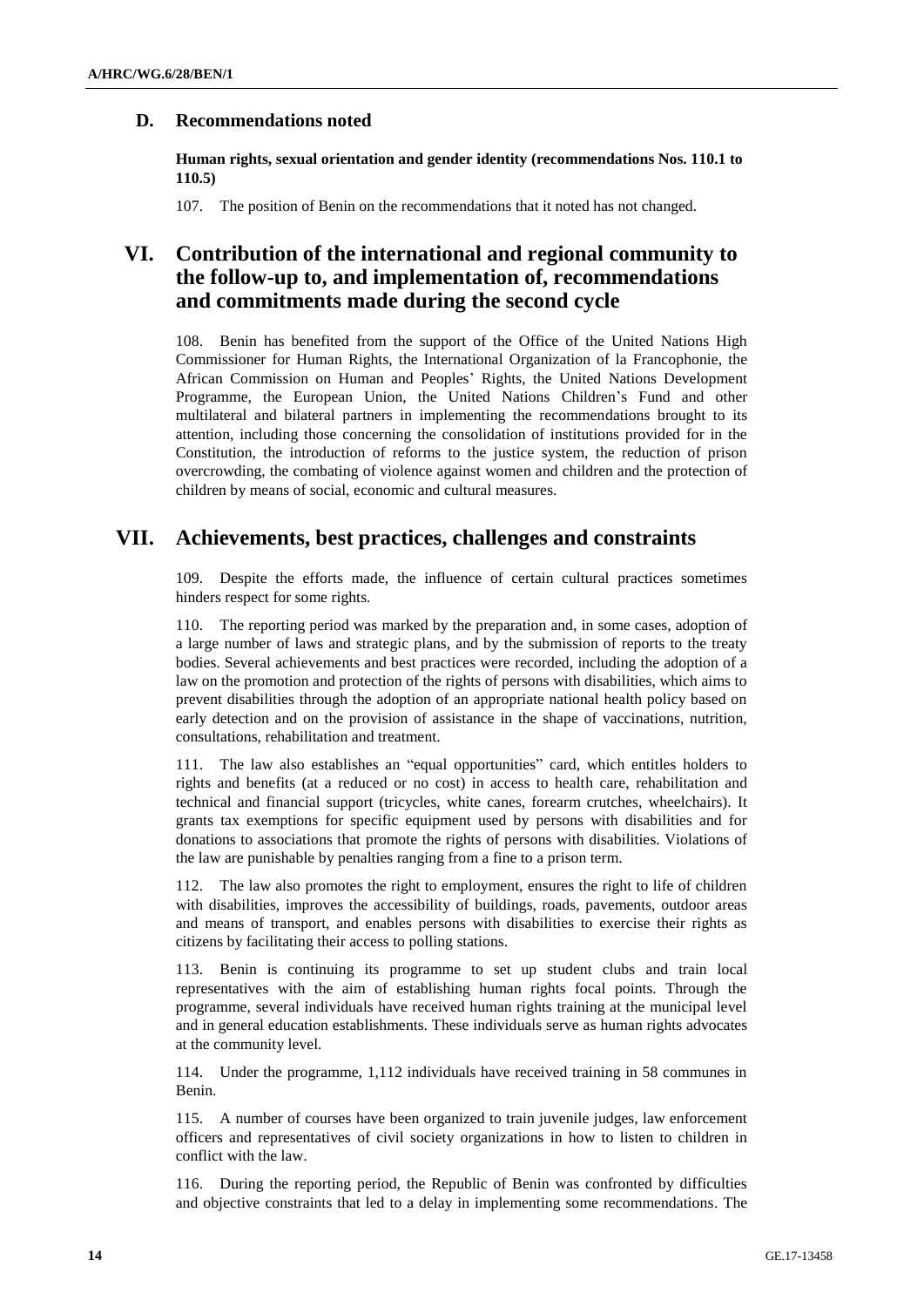difficulties included a lack of resources allocated to the implementation of certain programmes and projects.

117. Illiteracy and a lack of information, particularly in rural areas, form conditions that are not conducive to the assimilation of human rights standards by all citizens. Genderbased violence and unlawfully extended periods of custody are among a number of other challenges to be overcome in order to ensure better protection of human rights.

# **VIII. Priorities, initiatives and commitments**

118. The third pillar of the Government Programme of Action for the period 2016-2021 focuses on improving the living conditions of the population.

119. In that connection, the Government of Benin has committed itself to introducing a new policy on social protection and access to basic social services for all citizens, particularly the most disadvantaged. To benefit the population, it will establish a policy to support the creation of income-generating activities through the provision of ongoing training, the promotion of entrepreneurship and the granting of credit to fund specific projects.

120. Steps are also being taken to provide access to drinking water for the entire population of Benin by 2021.

121. The Government Programme of Action that is currently being implemented consists of 45 flagship projects carried out by agencies under the direct supervision of the Office of the President of the Republic, 95 sectoral projects aimed at supporting the main activities of public-private partnerships and 19 institutional reforms intended to strengthen the rule of law and good governance.

122. The flagship projects include:

- The rehabilitation of Pendjari National Park
- The switchover to digital terrestrial television
- The construction of seaside resorts
- The development of the lower and middle Ouémé Valley
- The modernization and expansion of the port
- The development of Cotonou Lagoon
- The expansion of the road network by 1,362 kilometres
- The Cotonou northern bypass project
- The social housing programme
- The creation of an international city dedicated to innovation and knowledge
- The provision of social protection to the most disadvantaged

123. The implementation of these various programmes will make it possible to achieve comprehensive development throughout the country by 2021.

## **IX. Capacity-building and technical assistance needs**

124. The challenges faced by Benin can be viewed as a set of key actions for which technical assistance is indispensable in order to overcome difficulties and constraints, and thereby implement measures to promote and afford better protection to all human rights in the country. These challenges are as follows:

• Capacity-building needs (the drafting of reports, the prevention of human trafficking and provision of care to victims and the protection of women and children)